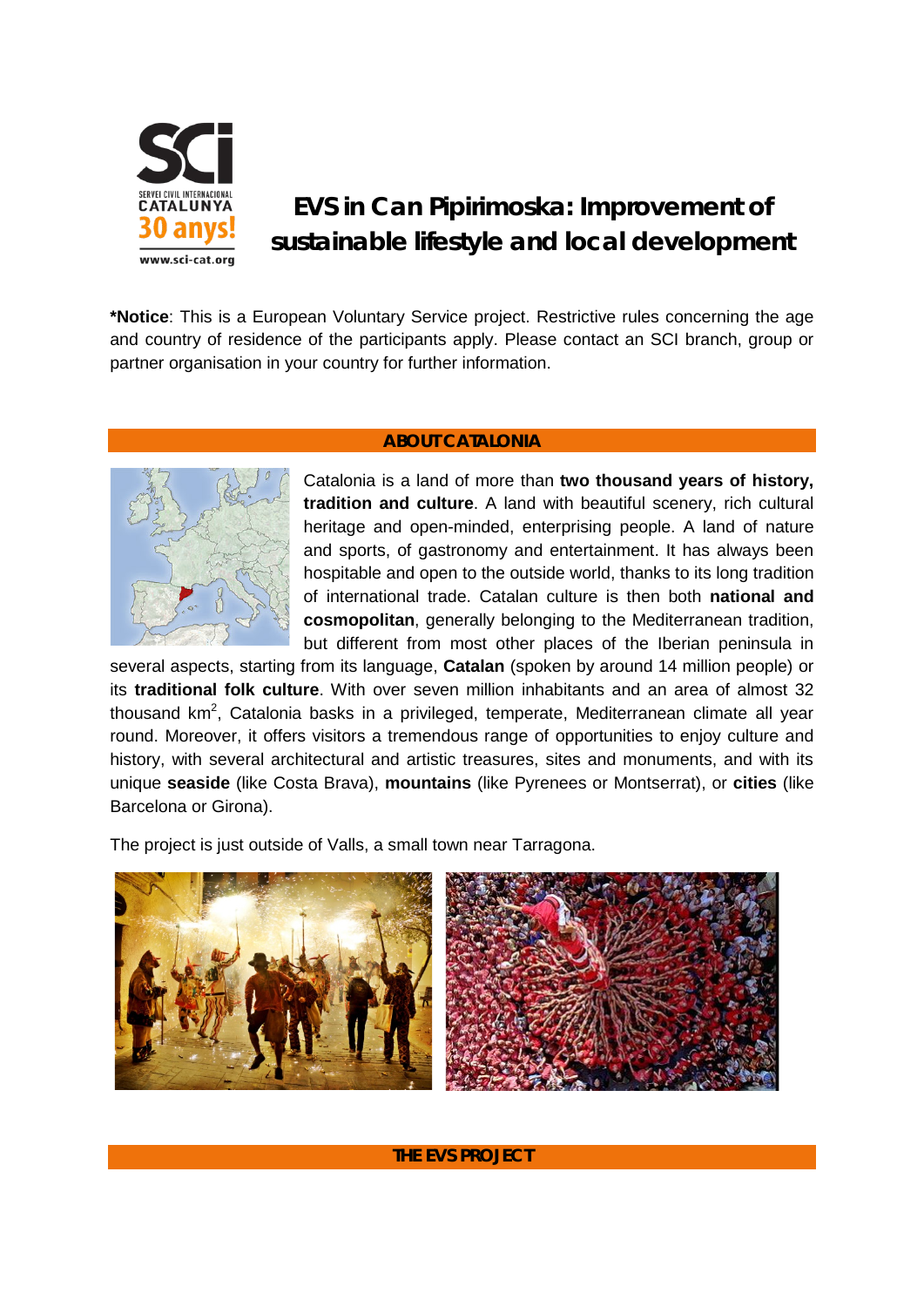**Project description**: This is an EVS project. ADELA is an association born in 2005 in an organic farm in Valls (named Can Pipirimosca), with the aim of promoting a sustainable lifestyle respecting the environment. The project will allow the international volunteer to join with other short term volunteers (Woofers and local

## Vacancies: 1

Theme: others Location: Valls (Tarragona), Catalonia Start: 15.07.2015 End: 15.01.2016 Deadline for application: 10.01.2015 Final decision: 20.01.2015

people) in sharing daily life on the organic farm Can Pipirimosca. Starting from his/her own experience and the training that he/she will receive, he/she will give support to the members of the association in the tasks of coordination the different activities and the meetings with the volunteers.





**Tasks description**: Daily activities related to organic agriculture, sustainability and recycling; the association occasionally organizes meetings and seminars at weekends and also offers the space to other organizations or NGOs to develop their own activities. The objective is to promote values such as respect for the environment, sustainability, cooperation, self sufficiency, community responsibility, and to teach people different skills related to art, music, ecology, alternative energy, peace culture, etc. The EVS volunteer will also take part in week-end activities and is free to suggest new projects, to organize activities or to contribute with his/her own experience. All these experiences will provide the volunteer with a multicultural approach to a sustainable and alternative way of life that goes on daily in Can Pipirimosca. The volunteer will participate in a Spanish course and will also have the opportunity to practice Spanish with the local volunteers.

**Requirements**: We look for volunteers interested in environment and nature that are motivated for life in countryside. Life conditions are very basic...be prepared!

**Accommodation and Food:** The volunteer will be accommodated in the Can Pipirimosca house and will participate to the common life of the community. He/she will have a single room in the ecological farm. Toilets and showers are next to the house but outside in the garden. People living in Can Pipirimosca will cook together their meals with the aliments from